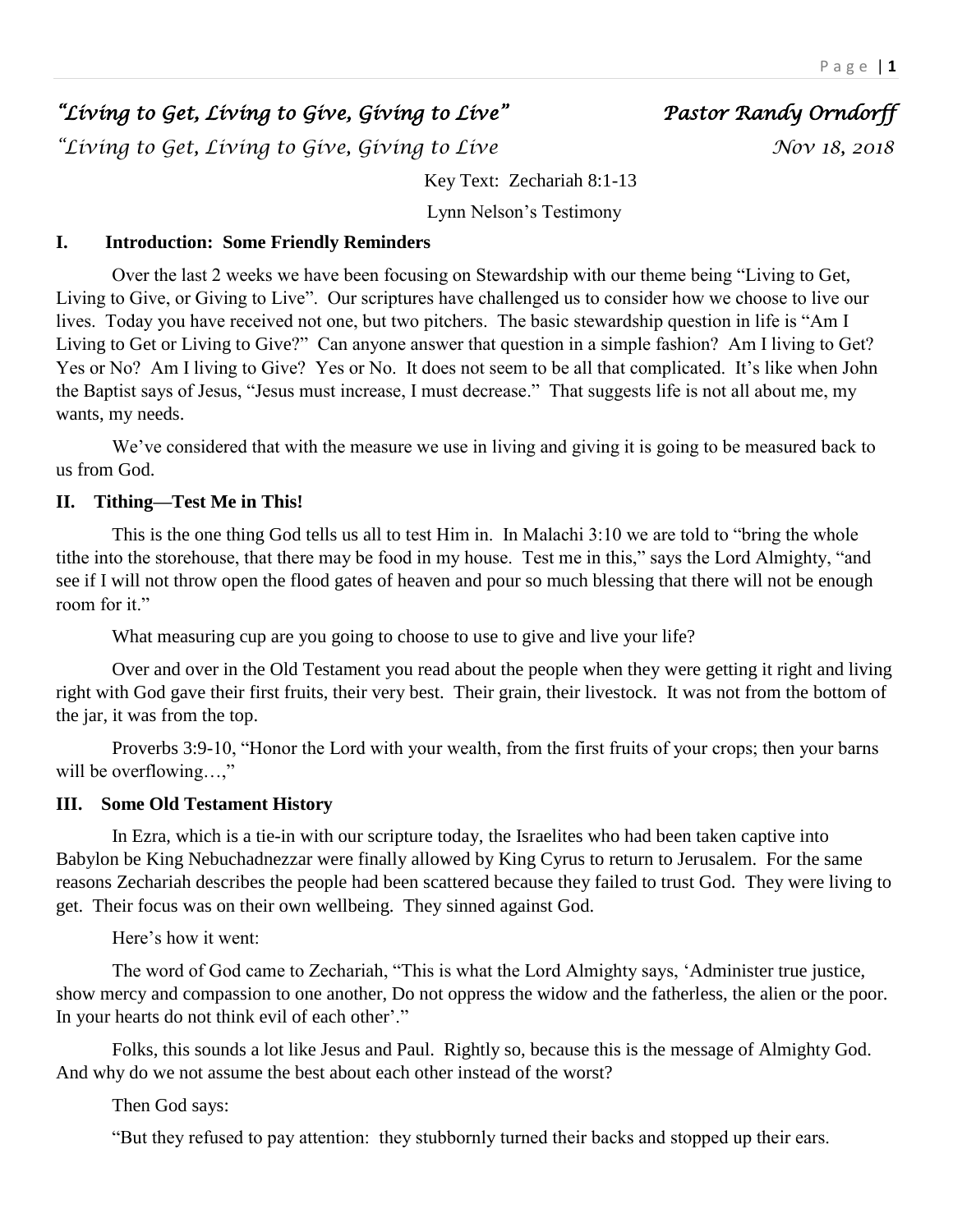# **IV. What God Will Do—What We Are Likely to Do**

Now let's pause there. God is more than willing to meet all our needs according to His riches in glory. And yet when we refuse to pay attention, when we turn our backs on God, then God will give us ears, but we will not hear: eyes, but not see. Isaiah says the same thing in chapter 6:9-10. "Go and tell this people. Be ever hearing, but not understanding; be ever seeing, but not perceiving. Make the heart of this people calloused, make their ears dull, and close their eyes. Otherwise they might see with their eyes, hear with their ears, understand with their hearts, and turn and be healed."

Question: Are you living to get or living to give? Paul says Jesus said, "It is more blessed to give than to receive."

It's pretty clear God wants God's people to hear, to see, to understand. It's clear we are prone to wander from the God we love.

I have made an interesting discovery. I forget. Oh, not too bad with names. But I forget. Not too often where I put my keys, wallet, phone, or planner. Sometimes where I laid my reading or sunglasses. But, I forget. The biggest discovery is I forget God's word, God's promises. The results of living for myself, versus others. Being in Disciple this fall has made God's Word fresh for me again and in some indirect way, I hope fresh for you.

I forgot how easy it was for God's people in the Old Testament to forget even after all God did for them. It happened to Moses, to the Judges, to Saul, David, and Solomon. God wanted to be their king! They wanted to be like all the other nations around them.

God wanted them to be a set apart, distinct people. They wanted to mingle, intermarry with other faiths, bring in idols and they neglected their relationship with God. Every king in both the North and South Kingdoms did evil in the eyes of the Lord, except two. The United Kingdom of Israel ended up divided. They became inward focused, did not keep God's laws and commands. They neglected the poor, the widow, the orphans. They lied, cheated, looked to soothsayers, committed adultery figuratively as a nation, literally in their holy places of worship.

# **V. We Forget**

They forget. I forget. We forget.

So, Zechariah continues, "They made their hearts as hard as flint and would not listen to the law or the words that the Lord Almighty sent by His spirit through earlier prophets. So, God was very angry. Verse 13 says, "When I called they did not listen, so when they called, I would not listen. So, I scattered them where they strangers." (V 14)

This is what happened when the people God brought up out of captivity in Egypt to the promised land forgot. So here I am today reminding myself and reminding you as God's people at CUMC not to forget but to remember. To remember the goodness of God. To remember God's many blessings. To remember how God has watched over you and never left or forsaken you, though maybe people have.

To remember God's faithfulness and mercy are new every morning. To remember God's provision over the past year and God's gift of salvation through Jesus Christ. Today is Gratitude Sunday. Next Sunday is Christ the King. God still wants to be sitting on the throne of our hearts. God does not want us to be like the culture around us.

# **VI. Remember Church**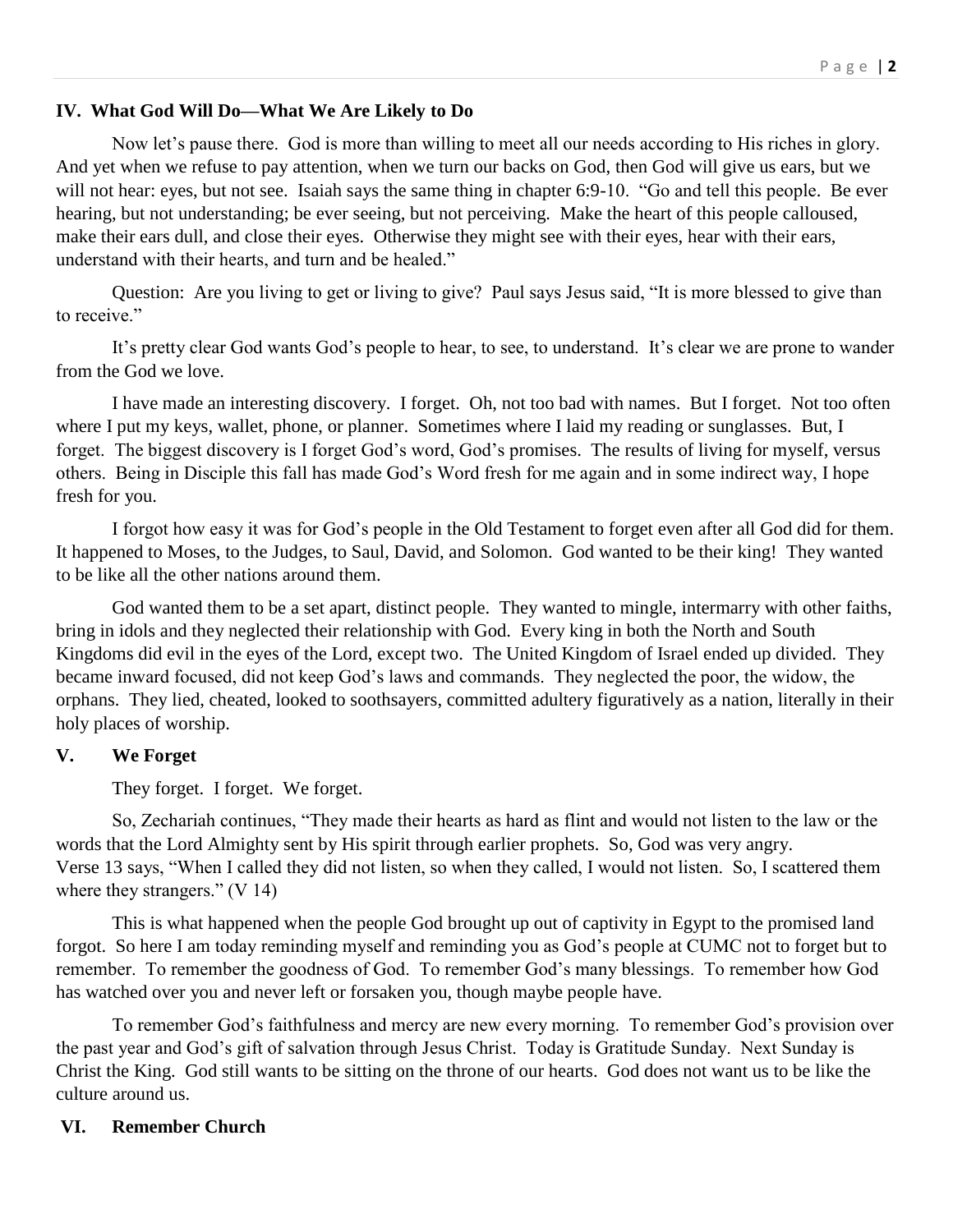On this gratitude Sunday, we are called to remember all of God's blessings. This week we celebrate Thanksgiving. I encourage you, before you eat where ever you are, take time with family and friends to just go around and thank God for something God has done in your life this past year. For each other, for food, for friends, for healing, or a new lease on life. Even in the midst of struggles, pains, heart aches find a reason, make a choice to thank God and rejoice.

That will be harder for some than others. The sting of death arrived on our family's doorstep again this week as Roy lost his battle with Leukemia. And yet, standing in that ICU with all his and my cousin's family, praying reading scripture holding hands, and crying, and remembering Roy's faith and positive outlook it drew us together, and we chose to celebrate Roy's life and move forward in a positive way, and can be thankful in the midst of the storm.

#### **VII. Our God is a Jealous God!**

Here's the good news and it is really good news. In spite of our forgetting, our sinning, our living to get versus living to give, even though God gets angry, God does not forget or abandon God's people.

The people discover God is not relegated to a building. The building does not house God, God dwells where God's people are and where they are gathered.

If God's people confess their sin, repent and turn back to God, how quick is God to reopen our eyes, our ears, our hearts? Right now!

Zechariah says, "God is jealous for us?" God loves us and wants us to do well. God wants God's people to thrive, to care for each other, think the best about each other, help each other out.

Today as the exiled Israelites did, will we return to God with all our hearts? Will we choose to step up a cup and trust God? Will we, in the days and year ahead "Remember the goodness and graciousness of God"?

I love Zechariah's words and promises if we choose to live to give.

"Once again men and women of ripe old age will sit in the streets…, the city filled with boys and girls playing there." (V 5) "Will it be marvelous to them? Will it be marvelous to me?", asks God.

"Yes, I will save my people and be faithful to them. I will save you and you will be a blessing." (V 13) "Now, do not be afraid, let your hands be strong!" (V 14) God is asking God's people here and in many other churches today to now be strong, stand up, make a commitment, to remember and give with joy and gratitude.

#### **VIII. Why We Give**

Don't give to give to a budget, don't give in order to get. Give out of gratitude, give to live, give to be a blessing as God has blessed you. That's how God's church on earth is going to make a difference in the world today. And God will hear, God will heal, God will restore, God will do great and mighty things we have not yet seen. And others will dome to know God and God's saving grace as you have.

Verse 12 says, "The seed will grow well, the vine will yield its fruit, the ground will produce crops and the heavens will drop their dew. I will give all these things as an inheritance to the remnant of this people." Do we trust in and believe in God and God's Word? How has God blessed you and how can God use you and me to bless others?

#### **IX. A Commitment Followed Through**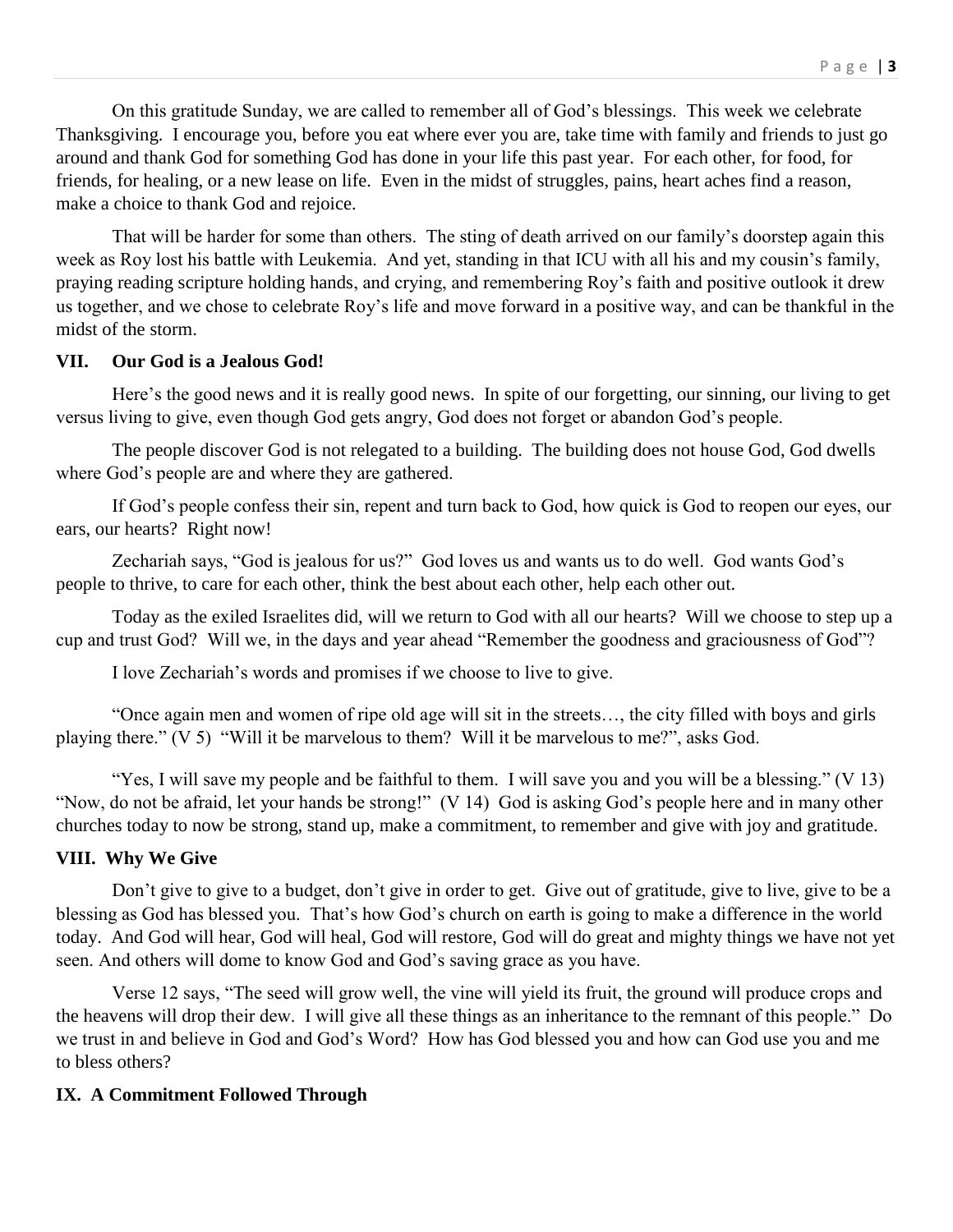There is a true story Pastor Art Fellows shared with me about a church expansion and a church member who wanted to donate a couple tractors to help raise money. The church also housed Vision Way, a Christin School. The farmer wanted to help both.

The plan was to donate a Farmall "M" and John Deere "GP"—old antique tractors to be auctioned off to offset the cost of the new building for the church and school. The donation was from a member who does not like the limelight. He is very humble. But it is an exciting and challenging time in the church, so he wanted to help.

From pictures, it was estimated that the Farmall to be valued at \$2,500 and the John Deer GP at \$3,000.

The tractors arrived at Aumannn Auction and upon inspection an Aumann employee, looking over the tractors discovered something amazing. It was the very first GP tractor built. The employee looked it up three different ways. It was the first one.

They went to speak with the owner about it and told him the news and asked him, "Do you still want to sell it?" How would you respond.

The owner's response?

"Yes, I gave it to the Lord and I hope it is a blessing."

A guy named Jeremy, who attends the Taylorville Christian Church and worked for Aumann says, "We were really surprised; we were grateful; we thought how nice two old tractors; now we were just shocked."

Folks, no one knows the value of a tractor, the value is what a collector will pay.

# **X. More Than One Can Imagine**

On October 27, 2018, the tractor brought \$78,000. Here's the thing. Even though the owner found out about the value of the tractor, he committed it all to the church. That is amazing and uplifting. Was that guy living to get, living to give, or maybe he went a step further? Giving to live.

In a moment we, like the farmer, have a choice to make and a commitment to make to God and ourselves.

What will my giving look like in 2019? How will I use my time and my talents? You have your cards so you can fill out your name, contact info and how much you feels led to give, remembering with the measure you choose it will be measured back to you, that it is more blessed to give, than receive, and God wants you and I to be a blessing to others. Your time and talent card is just as important. Fill that out indicating ways you wish to serve God and God's people in the coming year and then bring both forward as we sing our closing song and place them in this measuring bowl.

Church, may our hands and our hearts and our minds be strong to carry on the work of God in this church and in God's church in our day. And watch God work and see the joy it will bring God and bring God's people.

# **XI. Closing Prayer**

# Let us Pray:

Oh God, on this Gratitude Sunday and into this Thanksgiving week we pause to remember all the ways in which You have cared for us, provided for us, and blessed us. Help us remember, God, that your desire is that we first give ourselves to You and then to others. If we do that the church will have all the money we'll ever need to carry forward the work of ministry to disciple our children, youth, and adults and to engage in all sorts of mission to spread the glory of Your Great Name. Lord, fill our hearts with hope, courage, and a spirit